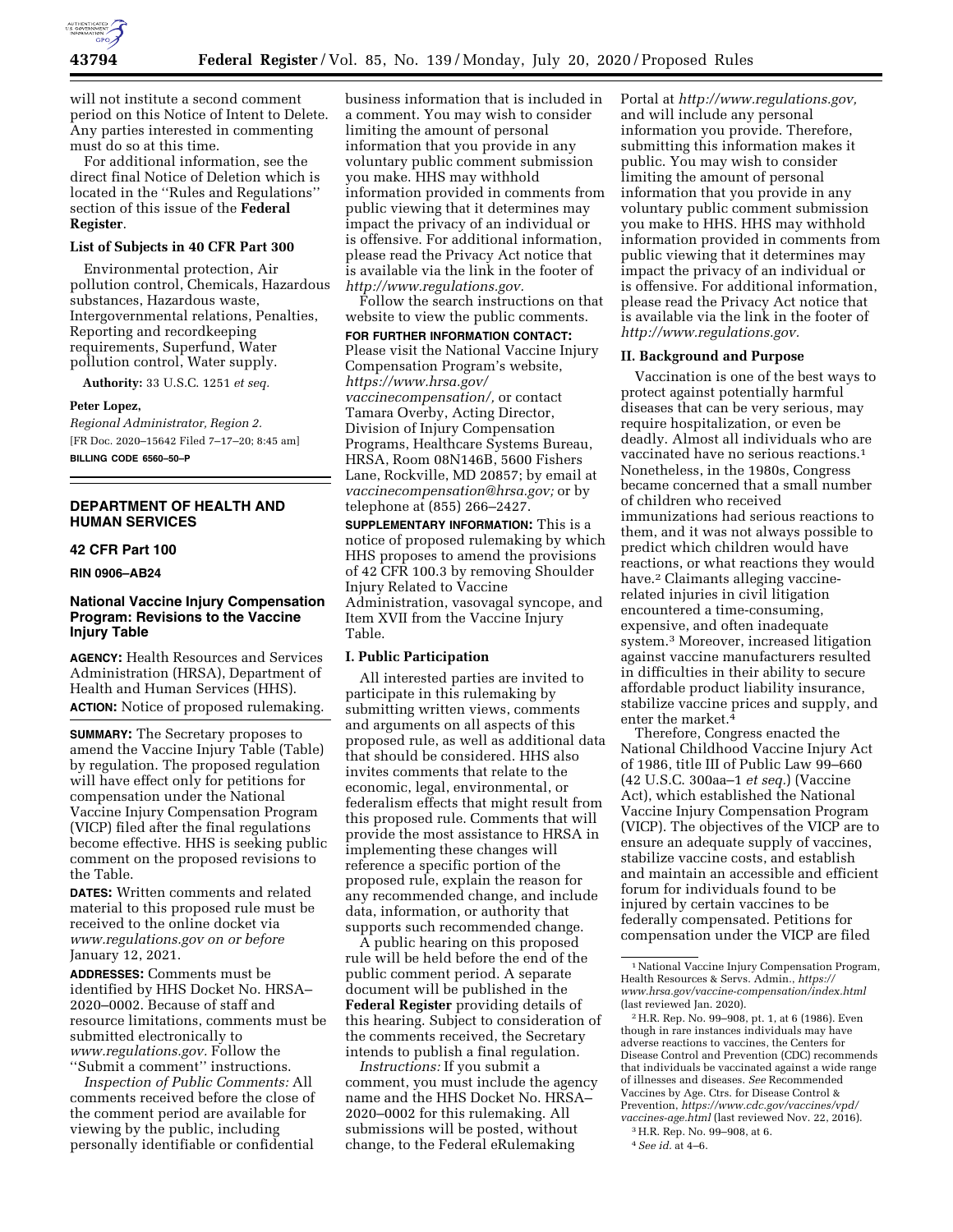in the United States Court of Federal Claims (Court), rather than the civil tort system, with a copy served on the Secretary, who is the Respondent. The U.S. Department of Justice (DOJ) represents HHS in Court, and the Court, acting through judicial officers called Special Masters, makes the final decision as to eligibility for, and the type and amount of, compensation.

To gain entitlement to compensation under this Program, a petitioner must establish that a vaccine-related injury or death has occurred, either by proving that a vaccine actually caused or significantly aggravated an injury (causation-in-fact) or by demonstrating what is referred to as a "Table injury." That is, a petitioner may show that the vaccine recipient (1) received a vaccine covered under the Act; (2) suffered an injury of the type enumerated in the regulations at 42 CFR 100.3–the ''Vaccine Injury Table'' (Table) corresponding to the vaccination in question; and (3) that the onset of such injury took place within the time period specified in the Table. If so, the injury is presumed to have been caused by the vaccine, and the petitioner is entitled to compensation (assuming that other requirements are satisfied), unless the respondent affirmatively shows that the injury was caused by some factor unrelated to the vaccination (*see* 42 U.S.C. 300aa–11(c)(1)(C)(i), 300aa–  $13(a)(1)(B)$ , and  $300aa-14(a)$ .

42 U.S.C. 300aa–14(c) and (e) permit the Secretary to revise the Table. The Table currently includes 17 vaccine categories, with 16 categories for specific vaccines, as well as the corresponding illnesses, disabilities, injuries, or conditions covered, and the requisite time period when the first symptom or manifestation of onset or of significant aggravation after the vaccine administration must begin to receive the Table's legal presumption of causation. The final category of the Table, ''Item XVII,'' includes ''[a]ny new vaccine recommended by the Centers for Disease Control and Prevention for routine administration to children, after publication by the Secretary of a notice of coverage.'' 5 Two injuries—Shoulder Injury Related to Vaccine Administration (SIRVA) and vasovagal syncope—are listed as associated injuries for this category. Through this general category, new vaccines recommended by the CDC for routine administration to children and subject to an excise tax are deemed covered under the VICP prior to being added to

the Table as a separate vaccine category through Federal rulemaking.

On January 19, 2017, the Department issued a final rule amending the Table (Final Rule) that, among other things, added SIRVA and vasovagal syncope to the Table. 85 FR 6294. That Final Rule was scheduled to take effect on February 21, 2017. A notice published in the **Federal Register** delayed the effective date until March 21, 2017. 82 FR 11321. The Final Rule followed a 2012 Institute of Medicine (IOM) 6 report, ''Adverse Effects of Vaccines: Evidence and Causality;'' the work of nine HHS workgroups that reviewed the IOM findings; and consideration of the Advisory Commission on Childhood Vaccines' (ACCV) recommendations.

The Department now proposes to remove SIRVA and vasovagal syncope from the Table found at 42 CFR 100.3(a) and to remove the corresponding descriptions of those injuries— ''Qualifications and Aids to Interpretation'' (QAI)—from 42 CFR 100.3(c). This proposal is based upon a review of the relevant statutory provisions and the scientific literature, as well as the Department's experience since SIRVA and vasovagal syncope were added to the Table. The Department also proposes to remove Item XVII from the Table found at 42 CFR 100.3(a), because the Department has serious concerns that Item XVII is contrary to applicable law, for the reasons set forth below.

### *Scientific Literature Concerning SIRVA and Vasovagal Syncope*

The scientific literature indicates that SIRVA likely results from poor vaccination technique, rather than the vaccine or its components alone. The notice of proposed rulemaking that preceded the Final Rule characterized SIRVA as an ''adverse event following vaccination thought to be *related to the technique* of intramuscular percutaneous injection (the procedure where access to a muscle is obtained by using a needle to puncture the skin) into an arm resulting in trauma from the needle and/or the unintentional injection of a vaccine into tissues and structures lying underneath the deltoid muscle of the shoulder.'' 7 The IOM similarly concluded that ''the injection, and not the contents of the vaccine,

contributed to the development of deltoid bursitis.'' 8 Indeed, the primary case series relied upon by the Department in promulgating the proposed rule and Final Rule found that the medical literature supports the possibility that SIRVA may result from inappropriate needle length and/or injection technique.9 There is nearly uniform agreement in the scientific community that SIRVA is caused by improper vaccine administration, rather than by the vaccine itself.10 Since the Final Rule was promulgated, additional scientific research concluded that subdeltoid or subacromial bursitis and other shoulder lesions are ''more likely to be the consequence of a poor injection technique (site, angle, needle size, and failure to take into account [a] patient's characteristics, *i.e.,* sex, body weight, and physical constitution),'' rather than ''antigens or adjuvants contained in the vaccines that would trigger an immune or inflammatory response.'' 11

9Atanasoff S, Ryan T, Lightfoot R, and Johann Liang R, 2010, Shoulder injury related to vaccine administration (SIRVA), *Vaccine* 28(51): 8049–52 (recommending that injections avoid the top third of the deltoid muscle to avoid shoulder injury).

10*See* Barnes MG, Ledford C, Hogan K. A ''needling'' problem: Shoulder injury related to vaccine administration. J Am Board Fam Med. 2012 Nov–Dec; 25(6):919–22; Cross GB, Moghaddas J, Buttery J, Ayoub S, Korman TM. Don't aim too high: Avoiding shoulder injury related to vaccine administration. Aust Fam Physician. 2016 May; 45(5):303–6.

<sup>11</sup> Martín Arias, K.H., Fadrique, R., Sáinz Gil, M., and Salgueiro-Vazquez, M.E., Risk of bursitis and other injuries and dysfunctions of the shoulder following vaccinations, *Vaccine,* 2017; 35: 4870– 4876. *See also* Bancsi A, Houle SKD, Grindrod KA. Shoulder injury related to vaccine administration and other injection site events. *Can. Fam. Physician.* 2019 Jan; 65(1): 40–42 (explaining that SIRVA ''is a preventable occurrence caused by the injection of a vaccine into the shoulder capsule rather than the deltoid muscle''); Macomb CV, Evans MO, Dockstater JE, Montgomery JR, Beakes DE. Treating SIRVA Early With Corticosteroid Injections: A Case Series. Mil Med. 2019 Oct 17 (noting that SIRVA does not occur unless the vaccine is mistakenly given in the shoulder capsule). Another recent study reviewed the Vaccine Adverse Event Reporting System (VAERS) database from July 2010 to June 2017 for reports of atypical shoulder pain and dysfunction following injection of inactivated influenza vaccine (IIV). *See*  B. F. Hibbs, C. S. Ng, O. Museru *et al.,* Reports of atypical shoulder pain and dysfunction following inactivated influenza vaccine, Vaccine Adverse Event Reporting System (VAERS), 2010–2017, *Vaccine.* The review found that, of the 266 reports where contributing factors for the injury were reported, 216 (81.2%) described the vaccination as being given ''too high'' on the arm. Other reports described improper or poor administration technique (*e.g.,* bone strikes, ''administered in tendon''), uneven position between vaccinator and Continued

<sup>5</sup> 42 CFR 100.3(a).

 $^{\rm 6}$  The IOM is now known as the National Academy of Medicine.

<sup>7</sup>National Vaccine Injury Compensation: Revision to the Vaccine Injury Table (''2015 Proposed Rule''), 80 FR 45132, 45136 (July 29, 2015) (emphasis supplied); *see also* Adverse Effects of Vaccines: Evidence and Causality (''IOM Report''), at 620, *available at [https://www.nap.edu/catalog/13164/](https://www.nap.edu/catalog/13164/adverse-effects-of-vaccines-evidence-and-causality) [adverse-effects-of-vaccines-evidence-and-causality.](https://www.nap.edu/catalog/13164/adverse-effects-of-vaccines-evidence-and-causality)* 

<sup>8</sup> IOM Report at 620. SIRVA is a medicolegal term, not a medical diagnosis, that is meant to capture a broad array of potential shoulder injuries. However the IOM only made findings concerning deltoid bursitis.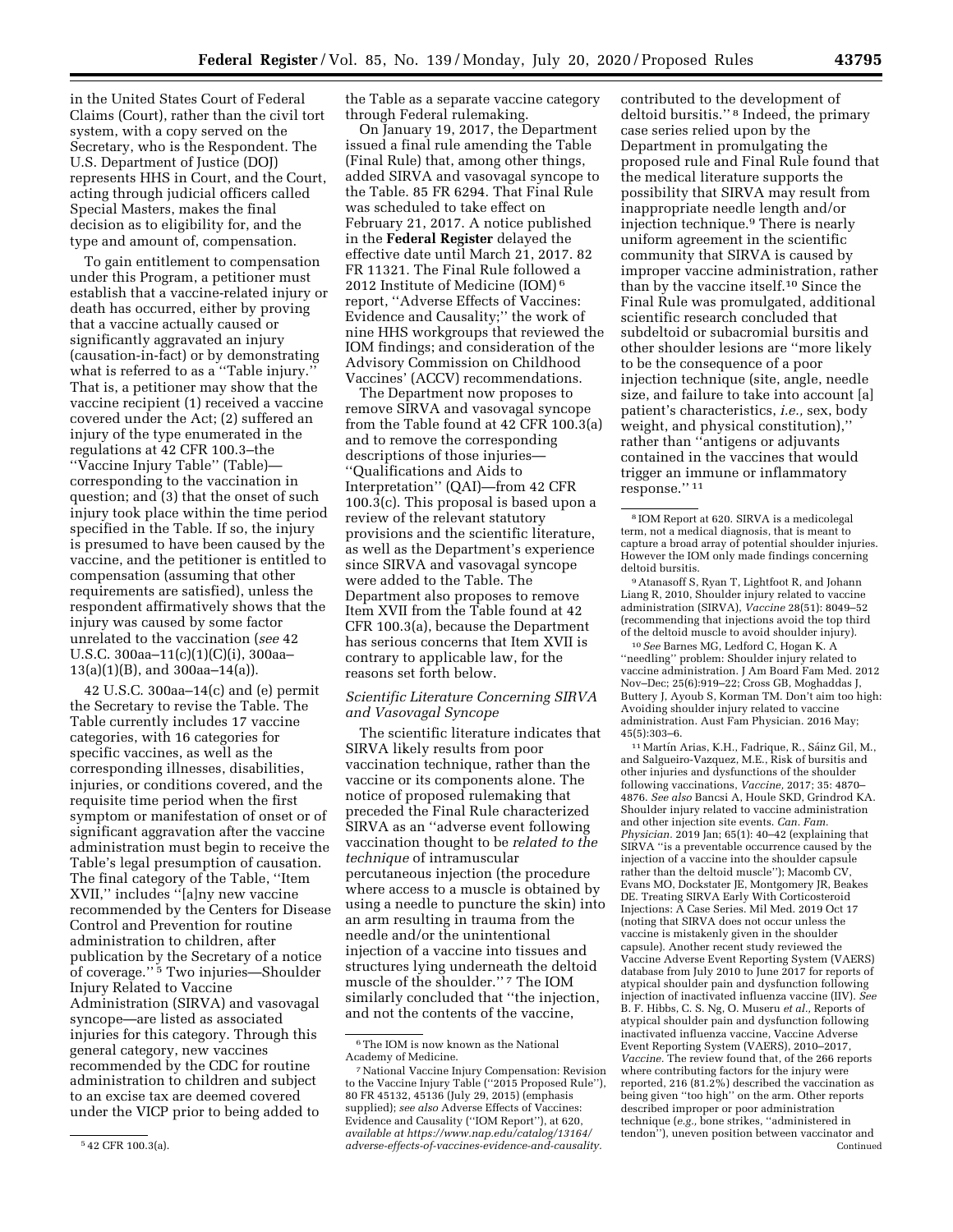The scientific literature also indicates that vasovagal syncope results from the act of injection, rather than the vaccine or its components. Vasovagal syncope is the loss of consciousness (fainting) caused by a transient decrease in blood flow to the brain.<sup>12</sup> In proposing the addition of vasovagal syncope to the Table, the Department noted that the IOM found that syncope did not result from any particular antigen, but instead from the act of the injection.13 The scientific literature suggests that those administering vaccines can take steps to significantly reduce the likelihood of injury from vasovagal syncope, such as having the patient sit or lie down for the vaccination, and observing the patient for 15 to 20 minutes after administering the vaccine.14

# *Reasons for Removal of SIRVA and Vasovagal Syncope*

The Department has concluded that several reasons merit removal of SIRVA and vasovagal syncope from the Table found at 42 CFR 100.3(a), and to correspondingly remove the descriptions of those injuries from the QAI found at 42 CFR 100.3(c).

First, the Department has concluded that the Vaccine Act should be read as not applying to cover injuries, like SIRVA and vasovagal syncope, which involve negligence by the vaccine administrator. At best, the Vaccine Act is ambiguous in how it handles such injuries, and in the Department's view there are strong reasons to exclude them from coverage under the Act's compensation scheme.

The Act creates a compensation program ''for a vaccine-related injury or

12 82 FR 6294–01, 6304 (Jan. 19, 2017).

13 80 FR 45137 (The IOM found that one case report suggested that ''the injection, and not the contents of the vaccine, contributed to the development of syncope''). *See also* IOM Report at 18 (''injection of vaccine, independent of the antigen involved, can lead to'' syncope).

14Miller, E. and Woo, E.J. 2006 Time to prevent injuries from postimmunization syncope, *Nursing,*  36 (12): 20; Braun, M., Patriarca, P., and Ellenberg, S. Syncope After Immunization, *Arch. Pediatr. Adolesc. Med.* 1997; 151: 255–259.

death.'' 42 U.S.C. 300aa–11(a)(1). Under the Act, ''only . . . a person who has sustained a vaccine-related injury or death'' can recover. 42 U.S.C. 300aa– 11(a)(9). The Act defines ''[v]accinerelated injury or death'' as ''an illness, injury, condition, or death *associated with* one or more of the *vaccines* set forth in the Vaccine Injury Table, except that the term does not include an illness, injury, condition, or death associated with an adulterant or contaminant intentionally added to such a vaccine.'' 42 U.S.C. 300aa–33(5) (emphasis added); *see also Dean* v. *HHS,* No. 16–1245V, 2018 WL 3104388, at \* 9 (Fed. Cl. Spec. Mstr. May 29, 2018) (defining ''vaccine'' as '''any substance designed to be administered to a human being for the prevention of 1 or more diseases''') (quoting 26 U.S.C. 4132(a)(2)). Thus, the compensation program covers injuries ''associated with'' the vaccine itself.

SIRVA is, of course, not a vaccine, and it is not an injury caused by a vaccine antigen, but by administration of the vaccine by the health care provider. The Department does not think the term ''associated with'' was meant to sweep in injuries caused by negligent administration of the vaccine. Although the Act permits petitioners to recover for Vaccine Table injuries without demonstrating causation in individual cases, the term ''associated with'' nevertheless requires that the injury, in general, be causally related to the vaccine itself. This is clear both from dictionary definitions of "associated," which means "related, connected, or combined together'' (Merriam-Webster.com Dictionary, Merriam-Webster, *[https://](https://www.merriam-webster.com/dictionary/associated) [www.merriam-webster.com/dictionary/](https://www.merriam-webster.com/dictionary/associated) [associated.](https://www.merriam-webster.com/dictionary/associated)* Accessed 10 Jul. 2020), and from the text of the Act itself, *see, e.g.,*  42 U.S.C. 300aa–22(b)(1) (focusing on injuries that ''resulted'' from vaccine side effects); 42 U.S.C. 300aa–13(a)(1)(B) & (2)(B) (excluding ''trauma'' that has ''no known relation to the vaccine involved''). Importantly, in the key operative provisions discussed above, the phrase ''associated with'' is linked to the vaccine itself, not to the technique in administering the vaccine. *See Decker* v. *Nw. Envtl. Def. Ctr.,* 568 U.S. 597, 611 (2013) (in interpreting phrase ''associated with industrial activity,'' the key consideration is the scope of ''industrial activity''; the ''statute does not foreclose a more specific definition by the agency'' and ''a reasonable interpretation . . . could

. . . require the discharges to be related in a direct way to operations at 'an industrial plant' ''); *Chevron, U.S.A.,* 

*Inc.* v. *Nat. Resources Def. Council, Inc.,*  467 U.S. 837, 861 (1984) (''[T]he meaning of a word must be ascertained in the context of achieving particular objectives, and the words associated with it may indicate that the true meaning of the series is to convey a common idea.'').

That basic requirement is not met with SIRVA and vasovagal syncope. While the act of being vaccinated may be a but-for cause of those injuries, the injury is not associated with the vaccine itself because, with proper administration technique, those injuries will not result from the vaccine. Rather, SIRVA and vasovagal syncope result from the use of improper—that is, negligent—administration technique. Furthermore, to the extent there is ambiguity about the scope of injuries encompassed by the phrase ''associated with," this reading, grounded in tort law principles, better achieves the Act's objectives for the reasons below.

There are several indicators in the language and structure of the Vaccine Act that show it was not meant to cover negligent administration of the vaccine. First, as the Federal Circuit has explained, troubling issues arise if the Act were to apply to ''negligence facially unrelated to the vaccine's effects.'' *Amendola* v. *Sec., Dept. of Health & Human Servs.,* 989 F.2d 1180, 1187 (Fed. Cir. 1993). It could include, for example, ''the doctor's negligent dropping of an infant patient'' or use of contaminated equipment. *Id.* at 1186– 87. The better reading of the statute is that it does not reach this far.

Second, the definition of vaccinerelated injury carves out ''an adulterant or contaminant *intentionally added* to such a vaccine. 42 U.S.C. 300aa–33(5) (emphasis added). By excluding from the definition those injuries associated with an adulterant or contaminant intentionally added to the vaccine, Congress indicated its intent to permit suit only where the injury was caused by the components of the vaccine itself, not individual fault. Relatedly, in the provisions setting forth the standard for awarding compensation, Congress specified that an award is not appropriate when injury was ''due to factors unrelated to the administration of the vaccine,'' and further defined that phrase to include ''trauma . . . which have no known relation to the vaccine involved.'' 42 U.S.C. 300aa–13(a)(1)(B) & (2)(B). In other words, Congress excluded compensation for injuries that were not related ''to the vaccine involved.''

Third, the statutory scheme requires that the patient ''received a vaccine set forth in the Vaccine Injury Table,'' 42

the patient (*e.g.,* vaccinator standing while patient sitting), vaccination needle too long, and others (*e.g.,* difficulty injecting vaccine). A small minority of reports also indicated the patient had a history of thyroid dysfunction or diabetes.

It is possible that certain injuries characterized as SIRVA occur when an immunologically active substance designed to trigger an inflammatory response (*i.e.,* the vaccine antigen) is injected into an area where the inflammatory response can cause joint damage (*i.e.,* the bursa or tendons) as opposed to an area where the inflammatory response will not cause joint damage or permanent harm (*i.e.,* the deltoid muscle). Such injuries are fairly characterized as resulting from the vaccination technique, since they would not have occurred if the injection occurred in the proper part of the body.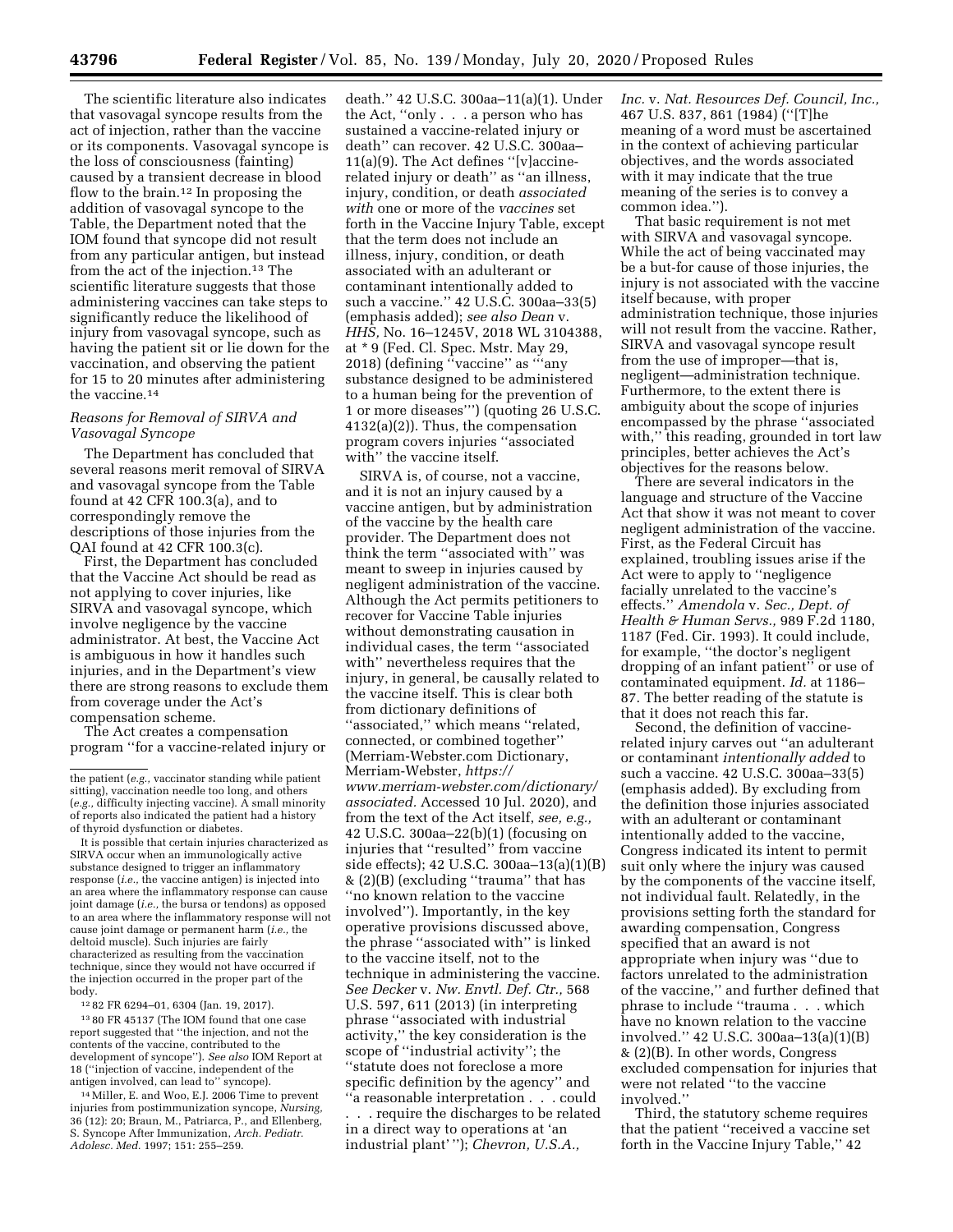U.S.C. 300aa–11(c)(1)(A), tying compensation to the receipt of a specific listed vaccine. *See* 42 U.S.C. 300aa–  $11(c)(1)(C)(i)$  (speaking to an injury aggravated ''*in association with the vaccine* referred to'' on the Vaccine Injury Table); 42 U.S.C. 300aa–  $11(c)(1)(C)(ii)(I)$  (for conditions not on the Vaccine Injury Table, allowing proof that the condition ''was caused by a vaccine'' on the Table); 42 U.S.C. 300aa–11(c)(1)(C)(ii)(II) (same). But negligent administration can occur without regard to the specific vaccine and, as noted above, can encompass anything from negligent needle placement to ''the doctor's negligent dropping of an infant patient.'' *Amendola,* 989 F.2d at 1186–87. Congress strongly signaled that it was focused on compensation for harm caused by the vaccine by requiring that the Table list the vaccines themselves and the types of injuries the vaccines themselves would cause.

Fourth, in the provision preempting state tort liability, Congress protected manufacturers from liability when the injury ''resulted from side effects that were unavoidable even though the vaccine was properly prepared. . .'' 42 U.S.C. 300aa–22(b)(1). This language shows Congress wanted to preserve a state tort remedy for certain avoidable injuries, such as those caused by negligent vaccine administration. Given that the Vaccine Act seeks to replace state tort remedies for the injuries it covers, this reinforces the conclusion that the Act does not reach SIRVA and vasovagal syncope.

Fifth, Congress provided for health care providers who administer vaccines to record detailed information about the vaccination, including the date of administration; the manufacturer; the name of the provider; and other identifying information. 42 U.S.C. 300aa–25. This information is well suited to a program designed to compensate for injuries associated with the vaccine itself, since it provides the key details about the vaccine provided and when. But this reporting requirement is woefully inadequate if the Program was designed to compensate for negligence by the provider, which would require maintaining careful records regarding the actual administration of the vaccine.

To be sure, the Vaccine Act does in certain places refer to ''administration of'' or the ''administrator'' of the vaccine. But we think that those usages were not meant to suggest the Program covers negligence in the administration of the vaccine, but served other purposes. At most, these usages render the statute ambiguous with respect to

needle injuries. In Section 300aa–  $11(a)(2)(A)$ , the statute precludes suits against ''a vaccine administrator,'' but this reference does not define the scope of the compensation program—instead, it protects administrators from suits ''arising from a vaccine-related injury or death associated with the administration of a vaccine.'' This language is not entirely clear, as it appears to impose two distinct qualifications that both must be met but are worded slightly differently. It may be a belt and suspenders approach to ensure that vaccine administrators are protected from tort claims like in *Amendola,* where the vaccine itself was properly administered and caused the injury, but the petitioner alleged the administrator was negligent in deciding to give the vaccine. *See* 989 F.2d at 1186 (holding Vaccine Program does not exclude cases of ''negligence in deciding, for example, whether to administer an otherwise satisfactory vaccine''). The important point is that the first qualification—''arising from a vaccine-related injury''—is also included here and, as discussed above, Congress defined this requirement to include only injuries associated with the vaccine itself. *See also* 42 U.S.C. 300aa–11(b)(1)(A) (referencing individuals who ''died as the result of the administration of a vaccine'' but only if the individual sustained a ''vaccine-related injury''). In setting up the original Vaccine Injury Table, Congress referenced conditions ''resulting from the administration of such vaccines.'' 42 U.S.C. 300a–14(a). But this phrase was not designed to define the scope of the program or the Table; instead, Congress directed the Secretary to add conditions to the Table if they were ''associated with such vaccines.'' 42 U.S.C. 300aa–14(e)(1)(B) & (2)(B). And it is telling that Congress included nothing similar to SIRVA or other injuries caused by negligent vaccine administration in the original Table, rather than injuries associated with the vaccine components themselves. Finally, that Congress asked the Secretary to ''make or assure improvements'' in the ''administration'' of vaccines, 42 U.S.C. 300aa–27(a)(2), among many areas of improvement in the vaccination process, does not imply that the compensation program covers negligent administration.

Perhaps for some or all of these reasons, state courts have found that injuries arising from negligent administration of a vaccine are not ''vaccine-related injuries'' under 42 U.S.C. 300aa–33(5), and therefore are not preempted by the Vaccine Act. *See,* 

*e.g., Neddeau* v. *Rite Aid of Conn.,* 2015 WL 5133151, at \*3 (Super. Ct. Conn. July 28, 2015) (state court action did not allege a ''vaccine-related'' injury and therefore was not barred by the Vaccine Act, because plaintiff's allegation that the administrator struck the needle too high was an allegation that her injuries ''were caused by negligence in the physical process of injecting the vaccine, not by the effects of the vaccine''); *Nwosu ex rel. Ibrahim* v. *Adler,* 969 So. 2d 516, 519 (Ct. App. Fla. 2007) (claim arising from a physician's negligent injection of a vaccine was not a ''vaccine-related injury,'' and adding that ''[i]t is true that had the child not been vaccinated, she would not have been injured. However, her injury as alleged, does not flow from the inoculant injected into her body [so] it is not the type of injury covered under the Act'').

The Table should only include injuries caused by a vaccine or its components, not the manner in which the vaccine was administered. Thus, a petitioner must have an injury or death ''associated'' with the vaccine, not one resulting from poor injection technique or other improper administration of the vaccine.

Moreover, strong policy considerations support this reading of the Vaccine Act. It is the Department's belief that Congress intended for the Vaccine Act's compensation system to be used for unavoidable injuries and illnesses that cannot be predicted in advance and can occur without fault. SIRVA and vasovagal syncope are generally not those types of injuries or illnesses. With proper injection technique, SIRVA is likely preventable. The scientific literature also suggests that those administering vaccines can take steps to significantly reduce the likelihood of vasovagal syncope. However, while the Department is grateful for the many health care professionals and pharmacists who improve public health by vaccinating the American public, and does not believe they would intentionally administer a vaccine in an improper manner, awarding no-fault compensation from the VICP to those with SIRVA and vasovagal syncope claims lessens the incentive to take appropriate precautions. Since Vaccine Act proceedings are generally sealed and not made available to the public, vaccine administrators may be left unaware that they used an improper technique.15 If SIRVA and vasovagal

<sup>15</sup>*See* Jodie Fleischer *et al., Half of All New Federal Vaccine Cases Allege Injury from Shots*  Continued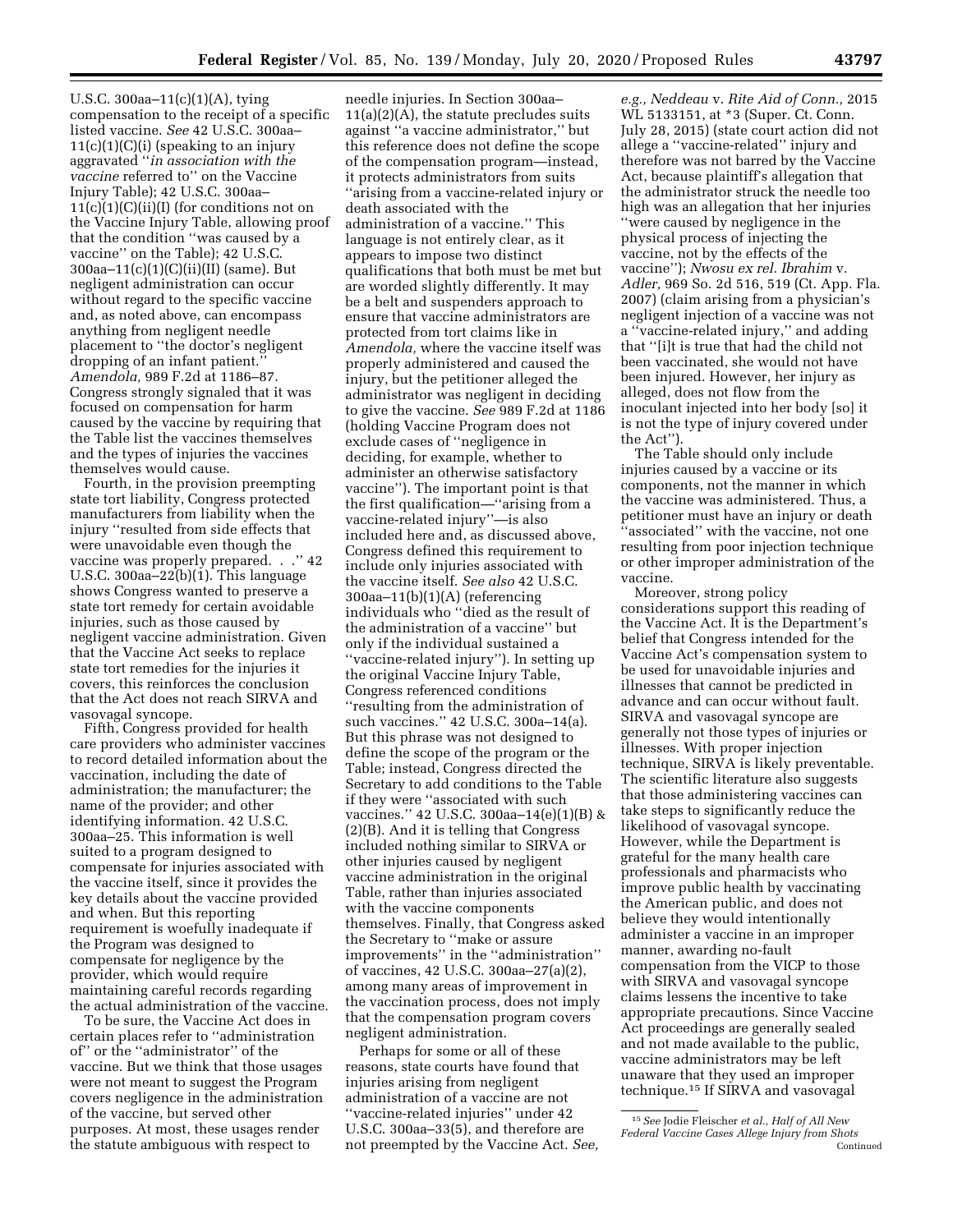syncope are included in the Table, petitioners will continue to seek to recover from the VICP, where they can recover more easily because they need not prove causation, rather than from those who failed to properly administer the vaccine.

Furthermore, the Department has found that SIRVA petitions are likely to unnecessarily risk reductions in the funding available for children and others who sustained an unavoidable vaccine-related injury or death that did not result from improper technique or negligent administration. In the VICP's early years, the overwhelming majority of cases brought, and compensation awarded, involved injuries to children.16 However, over 99.2% of SIRVA cases (3,034 out of 3,057) filed since FY 2010 were filed by adults. From FY 2016 through FY 2019, approximately \$119,154,985 has been paid out of the Vaccine Injury Compensation Trust Fund (Trust Fund) to compensate SIRVA petitioners, who are overwhelmingly adults. The sheer prevalence of shoulder injuries in the country's adult population and the low burden of proof placed on petitioners have made it attractive to file SIRVA petitions, even when such claims are dubious.17 Petitioners in such cases often prevail because of the low burden of proof and because it is not necessary to prove causation. If SIRVA and vasovagal syncope were removed from the Table, individuals could still file SIRVA and vasovagal syncope claims in state court 18 where they would be required to prove causation between the manner of administration and the claimed injury. Requiring plaintiffs to prove causation in state court would mitigate the filing of frivolous claims in the VICP that are diminishing the Trust Fund.

16Peter H. Meyers, *Fixing the Flaws in the Federal Vaccine Injury Compensation Program,* 63 Admin. L. Rev. 785, 795 (2011).

17*See also* B.F. Hibbs, C.S. Ng, O. Museru *et al.,*  Reports of atypical shoulder pain and dysfunction following inactivated influenza vaccine, Vaccine Adverse Event Reporting System (VAERS), 2010– 2017, *Vaccine, [https://doi.org/10.1016/](https://doi.org/10.1016/j.vaccine.2019.11.023) [j.vaccine.2019.11.023](https://doi.org/10.1016/j.vaccine.2019.11.023)* (reports of atypical shoulder pain following IIV are uncommon and the level of reporting has remained fairly constant in recent years, ''in contrast to the substantial increase in SIRVA claims filed with the VICP for IIV during the same time period'').

18Or Federal district court if they satisfy the requirements of 28 U.S.C. 1332 or 28 U.S.C. 1367.

The removal of SIRVA and vasovagal syncope from the Table is intended to also preclude VICP claims for SIRVA or vasovagal syncope based on causation in fact, given that they are not injuries associated with vaccines or their components, nor are they unavoidable injuries or illnesses that cannot be predicted in advance, or that can occur without fault. While only eight and nine vasovagal syncope claims were filed in FY 18 and FY 19 respectively, the number of SIRVA claims has increased since the agency began suggesting that SIRVA could be a Table injury, and increased dramatically after SIRVA was in fact added to the Table in FY 17:

| Fiscal year                                                                                                           | Total number<br>of SIRVA<br>claims filed                             |
|-----------------------------------------------------------------------------------------------------------------------|----------------------------------------------------------------------|
| FY 2010<br>FY 2011<br>FY 2012<br>FY 2013<br>FY 2014<br>FY 2015<br>FY 2016<br>FY 2017<br>FY 2018<br>FY 2019<br>FY 2020 | 5<br>10<br>20<br>34<br>116<br>225<br>433<br>605<br>671<br>711<br>227 |
| Totals                                                                                                                | 3.05                                                                 |

Prior to SIRVA's addition to the Table, SIRVA claims were sometimes awarded due to a combination of the government resolving the claims without litigating them to conclusion, and public statements by the Department suggesting SIRVA was a cognizable injury. The proposal to add SIRVA to the Table was in the works for several years before the 2015 notice of proposed rulemaking was published, and there was a great deal of public discussion about it at the ACCV and at the Court of Federal Claims' annual judicial conference. The Department has in the past not always contested cases alleging injuries that have been proposed for addition to the Table if the case as pleaded fulfilled the criteria for entitlement to compensation. However, for the reasons discussed in this notice of proposed rulemaking, including the Department's review of the statute and more recent scientific literature, the Department no longer believes such claims should be included on the Table or can be based on causation in fact, because they are not injuries associated with vaccines or their components, nor are they unavoidable injuries or illnesses that cannot be predicted in advance, or that can occur without fault.

In addition, DOJ informs the Department that, out of 2,214 SIRVA claims filed since 2017, DOJ has

identified 27 cases in which altered medical records have been filed, some of which involved changes to the site of vaccination. 2,214 SIRVA claims have been filed in this time period. Additionally, the median award for SIRVA claims is far higher than the damages awarded for comparable injuries in the civil tort system. *See*  Memo re: Damages for Shoulder Injuries Outside of the Vaccine Program, Dep't of Justice (Sept. 21, 2018) (indicating the median award for SIRVA claims resolved by stipulation, which ostensibly include a litigative risk discount, is \$71,355.26, but is \$22,530 for comparable claims awarded either by settlement or judgment in the civil tort system in 2015–2018); *see also Bossenbroek* v. *HHS,* 2020 WL 2510454, Appendix 2 (Fed. Cl. Spec. Mstr. Apr. 3, 2020) (citing the DOJ memo). The Department is concerned that the alteration of records and excessive awards to petitioners seen in SIRVA cases threaten the integrity of the VICP.

In FY 10, SIRVA claims made up 5 (1.1%) of the 448 claims filed in the VICP. However, for FY17–FY19, SIRVA claims made up 52.6% of all claims filed in the VICP. Thus, indications that SIRVA claims were cognizable and then adding SIRVA to the Table dramatically increased the number of claims filed in the VICP. Such claims, which are not associated with vaccines or their components, therefore erroneously suggest that vaccines are less safe than they in fact are. For example, if no SIRVA claims were filed, the number of claims filed in FY 19 would have fallen from 1,282 to 575. Thus, reductions in VICP petitions, particularly those claiming SIRVA, will support the overwhelming scientific understanding that vaccines are both safe and effective.

### *Item XVII*

As discussed in further detail below, the Department also proposes to remove Item XVII from the Table found at 42 CFR 100.3(a), and to remove 42 CFR 100.3(e)(8), which describes the mechanism for adding new vaccines to Item XVII. The Department proposes these changes because it has serious concerns that Item XVII is contrary to law, including the procedures described in the Vaccine Act for amending the Table. Specifically, to the extent that Item XVII provides a unilateral mechanism for adding injuries and vaccines to the Table, it may be inconsistent with the Vaccine Act, as discussed in more detail below. SIRVA and vasovagal syncope are the only illnesses, disabilities, injuries, or conditions listed for Item XVII.

*Given Incorrectly,* NBC Washington, *[https://](https://www.nbcwashington.com/investigations/Half-of-All-New-Federal-Vaccine-Injury-Cases-Allege-Shots-Given-Incorrectly-481441201.html) [www.nbcwashington.com/investigations/Half-of-](https://www.nbcwashington.com/investigations/Half-of-All-New-Federal-Vaccine-Injury-Cases-Allege-Shots-Given-Incorrectly-481441201.html)[All-New-Federal-Vaccine-Injury-Cases-Allege-](https://www.nbcwashington.com/investigations/Half-of-All-New-Federal-Vaccine-Injury-Cases-Allege-Shots-Given-Incorrectly-481441201.html)[Shots-Given-Incorrectly-481441201.html](https://www.nbcwashington.com/investigations/Half-of-All-New-Federal-Vaccine-Injury-Cases-Allege-Shots-Given-Incorrectly-481441201.html)*  (explaining that ''the program has no mechanism [due to privacy laws] to notify the shot-giver of the injury he or she likely caused,'' and ''[t]hus, they would have no reason to seek additional training'').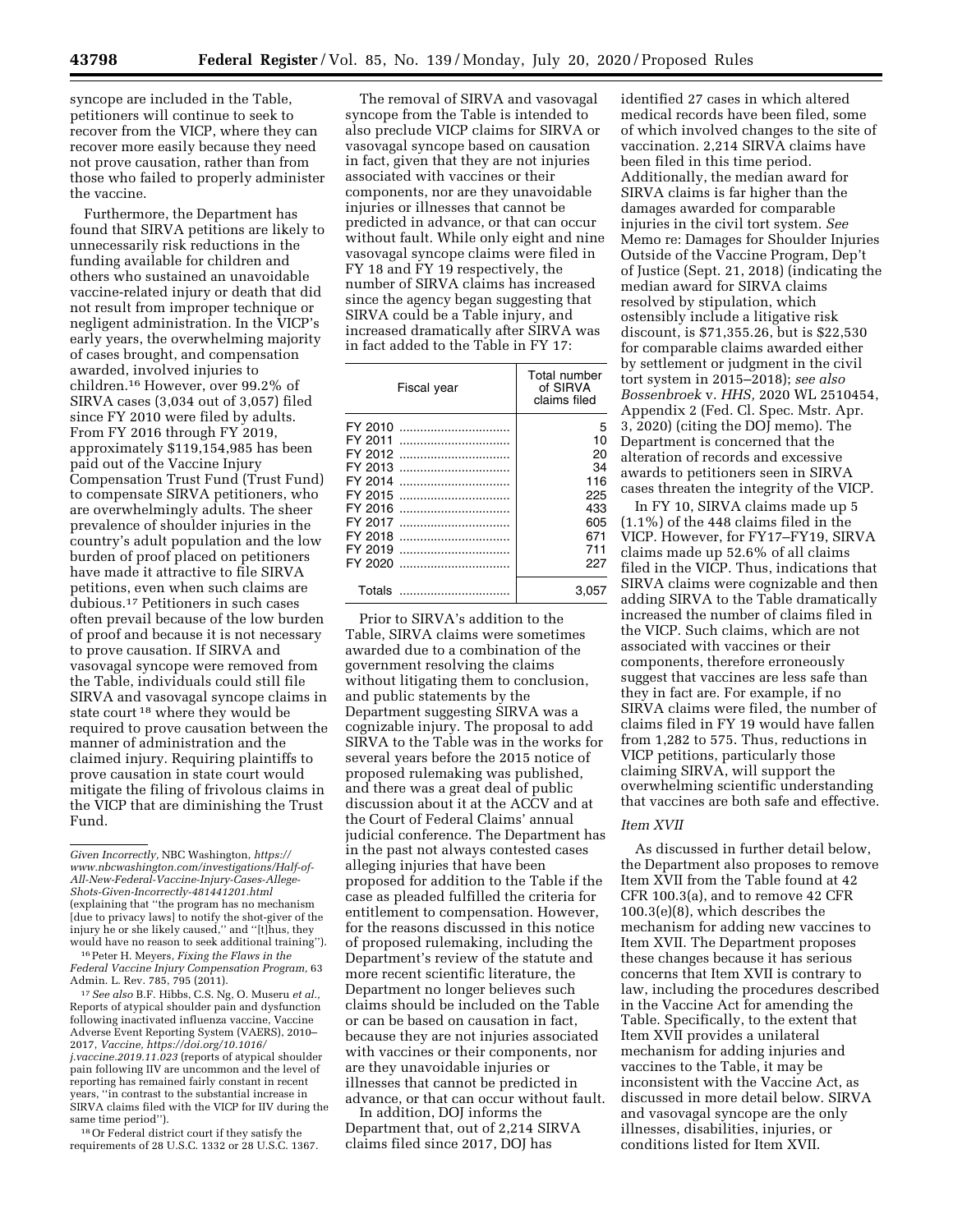# *Guiding Principles for Recommending Changes to the Vaccine Injury Table*

In 2006, the ACCV established ''Guiding Principles for Recommending Changes to the Vaccine Injury Table'' (Guiding Principles) to assist the ACCV in evaluating proposed Table revisions and determining whether to recommend changes to the Table to the Secretary. The Guiding Principles consist of two overarching principles: (1) The Table should be scientifically and medically credible, and (2) where there is credible scientific and medical evidence both to support and to reject a proposed change (addition or deletion) to the Table, the change should, whenever possible, be made to the benefit of petitioners. The Guiding Principles also state, among other factors, that ''[t]o the extent that the [IOM] has studied the possible association between a vaccine and an adverse effect, the conclusions of the IOM should be considered by the ACCV and deemed credible but those conclusions should not limit the deliberations of the ACCV.'' As part of its mandate under the Act, the ACCV considered the proposed changes set forth in this NPRM on March 6, 2020 and May 18, 2020.19 Four members of the ACCV also held a workgroup meeting on April 3, 2020 to discuss the proposed changes. For each proposed change by the Secretary, the ACCV voted for one of three options:

1. ACCV concurs with the proposed change(s) to the Table and would like the Secretary to move forward (with or without comments);

2. ACCV does not concur with the proposed change(s) to the Table and would not like the Secretary to move forward; or

3. ACCV would like to defer a recommendation on the proposed change(s) to the Table pending further review at a future ACCV meeting.

The Guiding Principles are not binding on the Secretary. The ACCV's findings and recommendations are discussed at page 26–31.

#### Findings

In prior Table revisions, the Secretary determined that the appropriate framework for making changes to the Table is to make specific findings as to the illnesses or conditions that can reasonably be determined in some circumstances to be caused or significantly aggravated by the vaccines under review and the circumstances under which such causation or

aggravation can reasonably be determined to occur. The Secretary continues this approach, and finds that the scientific literature does not provide a sufficient association between either SIRVA or vasovagal syncope and any vaccine component alone so as to support including SIRVA or vasovagal syncope in the Table. Accordingly, the Secretary proposes to remove SIRVA and vasovagal syncope from the Table and from the QAI found at 42 CFR 100.3(c) for the reasons discussed in this NPRM. The Secretary also has serious concerns that Item XVII does not comport with applicable law, and therefore also recommends removal of Item XVII from the Table and the removal of 42 CFR 100.3(e)(8) for the reasons discussed in this NPRM. For any vaccine adverse event pairs for which future scientific evidence develops to support a finding of a causal relationship, the Secretary will consider future rulemaking to revise the Table accordingly.

In support of his proposals, and notwithstanding the recommendations of the ACCV, the Secretary makes the following findings:

Findings That Result in Removals From the Table Because the Evidence Favors Rejection of a Causal Relationship

1. The scientific evidence does not adequately support a causal relationship between any specific vaccine's antigen or other component and SIRVA. For reasons detailed below, the Secretary proposes removing SIRVA from the Table.

2. The scientific evidence does not adequately support a causal relationship between any specific vaccine's antigen or other components and vasovagal syncope. For reasons detailed below, the Secretary proposes removing vasovagal syncope from the Table.

Findings That Result in Removals From the Table for Procedural Reasons

1. Item XVII in the Table may not comport with applicable law. For reasons detailed below, the Secretary proposes removing Item XVII from the Table.

#### **III. Discussion of Proposed Rule**

The Secretary has examined the relevant statutory provisions, the scientific literature, the Department's experience since SIRVA and vasovagal syncope were added to the Table, and the recommendations of the ACCV and proposes that the Table set forth at 42 CFR 100.3(a) be revised to remove SIRVA, vasovagal syncope, and Item XVII, as described below. Due to these amendments, the Secretary also

proposes making the corresponding changes of removing 42 CFR 100.3(c)(10), 42 CFR 100.3(c)(13), and 42 CFR 100.3(e)(8), which describe the injuries or items that the Secretary proposes to remove from the Table. Following each proposed removal from the Table, as applicable, there is a discussion of the 2017 addition of each injury to the Table, the IOM's 2012 conclusions about that injury cited by HHS in its 2015 Proposed Rule, and other relevant research and conclusions, as well as the Department's proposal. Each of the changes proposed by the Department and the rationale for the proposal is described in detail.

As provided in 42 U.S.C. 300aa– 14(c)(4), the modified Table will apply only to petitions filed under the Program after the effective date of the final regulation. Petitions must also be filed within the applicable statute of limitations. The general statute of limitations applicable to petitions filed with the VICP, set forth in 42 U.S.C. 300aa–16(a), continues to apply. In addition, the statute identifies a specific exception to this statute of limitations that applies when the effect of a revision to the Table makes a previously ineligible person eligible to receive compensation or when an eligible person's likelihood of obtaining compensation significantly increases.

Under 42 U.S.C. 300aa–16(b), an individual who may be eligible to file a petition based on the revised Table may file the petition for compensation not later than 2 years after the effective date of the revision if the injury or death occurred not more than 8 years before the effective date of the revision of the Table. This is true even if such individual previously filed a petition for compensation, and is thus an exception to the ''one petition per injury'' limitation of 42 U.S.C. 300aa–11(b)(2).

Based on the requirements of the Administrative Procedure Act, the Department publishes a Notice of Proposed Rulemaking in the **Federal Register** before a regulation is promulgated. The public is invited to submit comments on the proposed rule. In addition, a public hearing will be held for this proposed rule.

After the public comment period has expired, the comments received and the Department's responses to the comments will be addressed in the preamble to the final regulation. The Department will publish the final rule in the **Federal Register**.

In the following sections, background information on different injuries and Item XVII, as well as the Secretary's rationale for the proposed Table changes, is provided.

<sup>19</sup>The Department first provided the proposed revisions to the Table and requested recommendations and comments by the ACCV on or about February 15, 2020.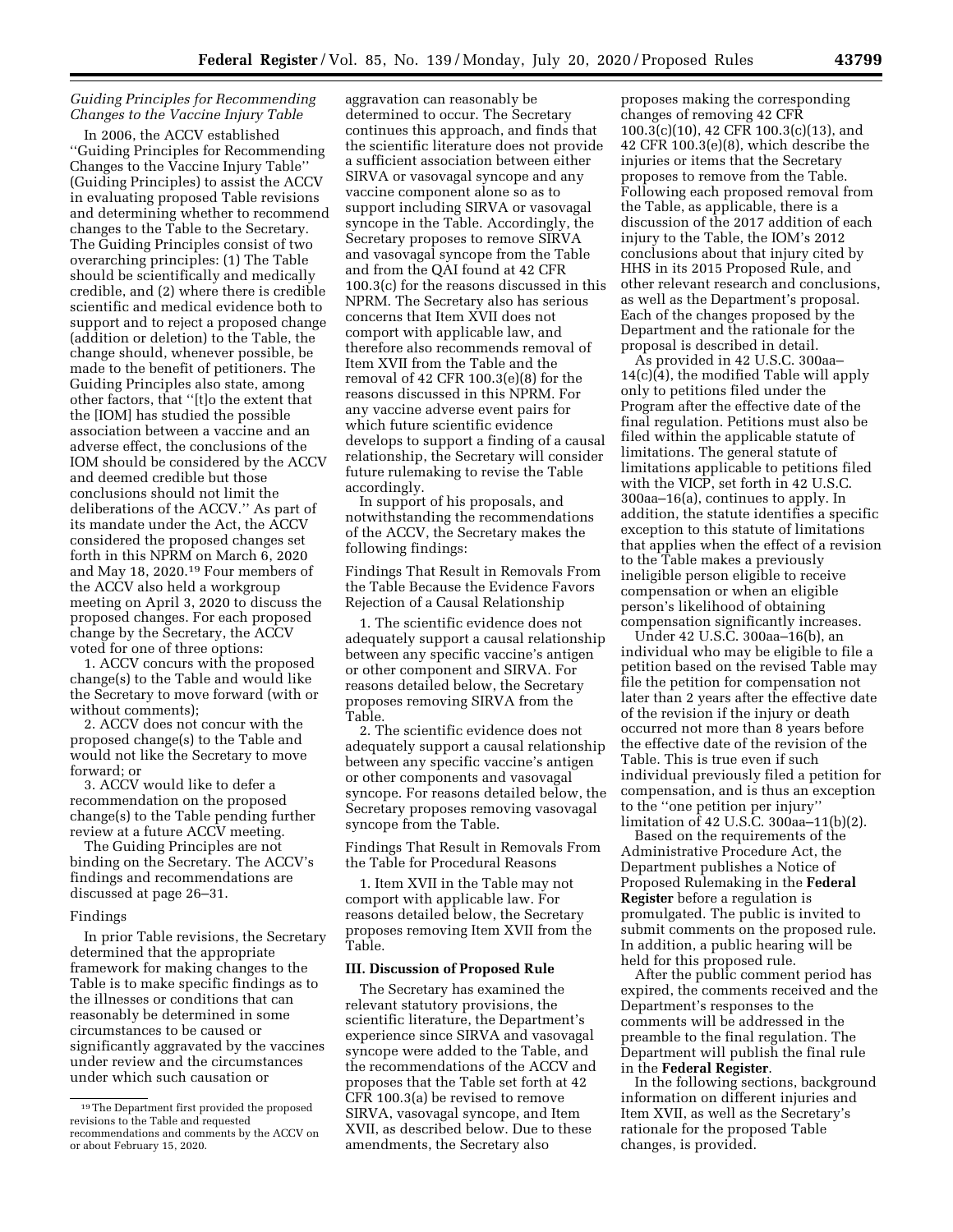1. Shoulder Injury Related to Vaccination

SIRVA is an adverse event following vaccination thought to be related to the technique of intramuscular percutaneous injection (the procedure where access to a muscle is obtained by using a needle to puncture the skin) into an arm resulting in trauma from the needle and/or the unintentional injection of a vaccine into tissues and structures lying underneath the deltoid muscle of the shoulder.

On March 21, 2017, HHS adopted the Final Rule adding SIRVA to the Table. As defined in the Final Rule, SIRVA is an injury related to the intramuscular injection of a vaccine. Since the addition of SIRVA to the Table, SIRVA has become the predominant claim under the National Vaccine Injury Compensation Program. In Fiscal Year 2018, of the 1,238 claims filed, 671 were SIRVA claims (54.2%). In Fiscal Year 2019, of the 1,282 claims filed, 711 were SIRVA claims (55.4%). Thus, the number of SIRVA claims have increased dramatically, having comprised only 5 (1.1%) of the 448 claims filed in Fiscal Year 2010 and 10 (2.6%) of the 386 claims filed in Fiscal Year 2011.

By definition, a Table injury of SIRVA results from the injection technique. For that reason, the Department did not include SIRVA as an injury on the 2017 revised Table for vaccines that are not administered by intramuscular injection, including oral polio and rotavirus; subcutaneous MMR, MMRV, varicella, and meningococcalpolysaccharide; and intranasal influenza. In addition, the Department did not add a SIRVA injury to the revised 2017 Table for vaccines administered via a needleless jet device. Similarly, the Department found that a SIRVA injury would not apply to formulations of influenza vaccine where the route of administration was intradermal, such as those delivered through a needle that was only 1.5 millimeters long, because the ''needle is not long enough to enter the deltoid bursa or any other structure in the shoulder related to the development of SIRVA." 20

In addition, in the 2012 IOM review of medical and scientific literature related to SIRVA cited by the Department in the 2015 Proposed Rule, the IOM found a causal connection between the injury of deltoid bursitis and vaccine injection *with a needle only*.21 The IOM did *not* find a causal connection between the injury of

deltoid bursitis and the components of the vaccine itself.

Since the final rule was promulgated, additional scientific research has concluded that subdeltoid or subacromial bursitis and other shoulder lesions are ''more likely to be the consequence of a poor injection technique (site, angle, needle size, and failure to take into account patient's characteristics, *i.e.,* sex, body weight, and physical constitution),'' rather than ''antigens or adjuvants contained in the vaccines that would trigger an immune or inflammatory response.'' 22 The evidence is thus insufficient to support an adequate causal connection between the contents of any vaccine by themselves and SIRVA.

As discussed above, it is the Department's belief that SIRVA is not a ''vaccine-related injury'' and therefore should not be included on the Table or compensable under the VICP.23 Moreover, as discussed in the Background section, the Department has concluded that there are strong policy reasons for removing SIRVA from the Table. Accordingly, the Secretary recommends removing SIRVA altogether from the Table.

#### 2. Vasovagal Syncope

Vasovagal syncope is the loss of consciousness (fainting) caused by a transient decrease in blood flow to the brain. Vasovagal syncope is usually a benign condition but may result in falling and injury.

On January 19, 2017, the Department adopted the Final Rule adding vasovagal syncope to the Table. 82 FR 6294; 82 FR 11321. In making that revision, the Department relied on the IOM's 2012 review of medical and scientific literature concerning a possible link between the injection of a vaccine and syncope. The IOM found insufficient epidemiologic evidence of an association between the injection of a vaccine and syncope, but it found sufficient mechanistic evidence supporting the conclusion that syncope is ''directly related to vaccine

23 42 U.S.C. 300aa–11, 300aa–14(e).

administration.'' 24 The IOM explained that evidence it examined as part of its review suggested ''that the injection, and not the contents of the vaccine, contributed to the development of syncope.'' 25 In addition, because syncope is an injury related *solely* to the injection of a vaccine, the Department did not add syncope to the 2017 revisions to the Table as an injury for vaccines that are not administered by injection, such as oral polio and rotavirus vaccine.

Other scientific and medical literature support the conclusion that syncope may be caused by the act of vaccination, but not its contents.26 The evidence is thus insufficient to support a causal connection between the contents of any vaccine and vasovagal syncope.

As discussed above, it is the Department's belief that vasovagal syncope is not a ''vaccine-related injury'' and therefore should not be included on the Table or compensable under the VICP.27 Moreover, as discussed in the Background section, the Department has concluded that there are strong policy reasons for removing vasovagal syncope from the Table. Accordingly, the Secretary recommends removing vasovagal syncope from the Table.

3. Category for Any New Vaccine Recommended by the Centers for Disease Control and Prevention for Routine Administration to Children After Publication by the Secretary of a Notice of Coverage

Item XVII of the current Table includes ''[a]ny new vaccine recommended by the CDC for routine administration to children, after publication by the Secretary of a notice of coverage.'' 28 Through this general category, new vaccines recommended by the CDC for routine administration to children and subject to an excise tax are deemed covered under the VICP prior to being added to the Table as a separate vaccine category through Federal rulemaking. SIRVA and vasovagal syncope are the only illnesses, disabilities, injuries, or conditions listed in Item XVII of the Table.

<sup>20</sup> 80 FR 45144.

<sup>21</sup> 80 FR 45136. *See also* IOM Report.

<sup>&</sup>lt;sup>22</sup> Martín Arias, K.H., Fadrique, R., Sáinz Gil, M., and Salgueiro-Vazquez, M.E., Risk of bursitis and other injuries and dysfunctions of the shoulder following vaccinations, *Vaccine,* 2017 35:4870– 4876; Bancsi A, Houle SKD, Grindrod KA. Shoulder injury related to vaccine administration and other injection site events. Can. Fam. Physician. 2019 Jan; 65(1):40–42 (explaining that SIRVA ''is a preventable occurrence caused by the injection of a vaccine into the shoulder capsule rather than the deltoid muscle''); Macomb CV, Evans MO, Dockstater JE, Montgomery JR, Beakes DE. Treating SIRVA Early With Corticosteroid Injections: A Case Series. Mil Med. 2019 Oct 17 (noting that SIRVA does not occur unless the vaccine is mistakenly given in the shoulder capsule).

<sup>24</sup> 80 FR 45137.

<sup>25</sup> 80 FR 45137. *See also* IOM Report.

<sup>26</sup> 80 FR 45137 (The IOM found that one case report suggested that ''the injection, and not the contents of the vaccine, contributed to the development of syncope''). *See also* IOM Report at 18 (''injection of vaccine, independent of the antigen involved, can lead to'' syncope); Miller, E. and Woo, E.J. Time to prevent injuries from postimmunization syncope, *Nursing,* 2006 36 (12): 20.

<sup>27</sup> 42 U.S.C. 300aa–11, 300aa–14(e).

<sup>28</sup> 42 CFR 100.3(a).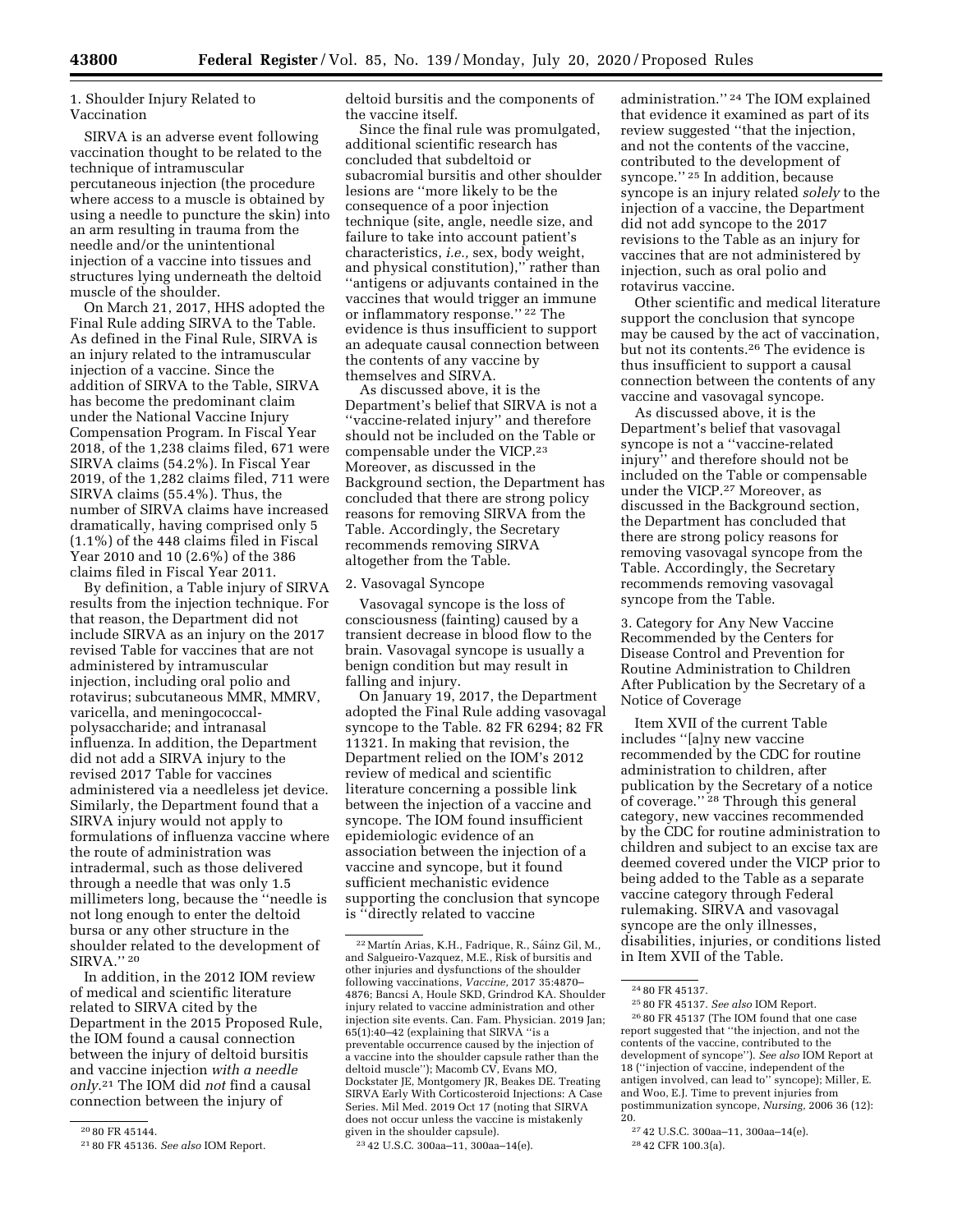The Department has serious concerns that Item XVII is contrary to law. The Vaccine Act provides a method for adding new vaccines to the Table, and it is far from clear that the approach in Item XVII complies with that method. The Vaccine Act provides that the Secretary may promulgate regulations to modify the Table, but in doing so, he ''shall provide for notice and opportunity for a public hearing and at least 180 days of public comment.'' 29 Moreover, the Table cannot be revised unless ''the Secretary has first provided to the [ACCV] a copy of the proposed regulation or revision, requested recommendations and comments by the [ACCV], and afforded the [ACCV] at least 90 days to make such recommendations.'' 30 Item XVII, by contrast, suggests that vaccines are added to the Table once the CDC recommends them for routine administration to children and an excise tax is imposed, even prior to notice and public comment or comments from the ACCV.31 This may be inconsistent with the rulemaking requirements of the Administrative Procedure Act 5 U.S.C. 553, the Regulatory Flexibility Act, 5 U.S.C. 601 *et seq.,* various Executive Orders that cabin rulemaking (*see, e.g.,*  Executive Order 12866), and the Vaccine Act.

Further, SIRVA and vasovagal syncope are the only illnesses, disabilities, injuries, or conditions listed for Item XVII.

4. The ACCV's Recommendations and Comments

More than 90 days after it received the Department's proposed changes to the Table, on May 20, 2020 the ACCV sent a letter to the Secretary (May 20 Letter) explaining why it opposed the proposed changes.32 The Department is grateful to the ACCV for its time spent considering the proposed changes and for providing its comments.

However, the Department found the ACCV's comments not adequately

32*[https://www.hrsa.gov/advisory-committees/](https://www.hrsa.gov/advisory-committees/vaccines/reports-recommendations.html)  [vaccines/reports-recommendations.html.](https://www.hrsa.gov/advisory-committees/vaccines/reports-recommendations.html)* 

persuasive, and for the reasons stated above has decided to issue this notice of proposed rulemaking and provide for public comment and notice and opportunity for a public hearing. The May 20 Letter stated that, although rare, SIRVA and vasovagal syncope are injuries that can be caused by vaccination, so they should be eligible for compensation from the VICP. However, for the reasons stated herein, only ''vaccine-related injuries or deaths,'' as defined in the statute, are eligible for compensation. The May 20 Letter also stated that one intent of the VICP is to provide liability protection to vaccine manufacturers and administrators, and that removing SIRVA or vasovagal syncope could (1) result in higher malpractice premiums for those who administer vaccines and (2) disincentivize administering vaccines, thereby resulting in lower vaccination rates. However, the May 20 Letter failed to cite any evidence that these issues were problematic in the United States before SIRVA and vasovagal syncope were added to the Table in 2017, and the Department has been unable to locate any evidence that premiums have materially declined due to the addition of SIRVA and vasovagal syncope to the Table. Moreover, the vaccination rate has gone down slightly since SIRVA and vasovagal syncope were added to the Table.33 The Department is grateful for the many health care professionals and pharmacists who improve public health by vaccinating the American public, and does not believe they would intentionally administer a vaccine in an improper manner, but the Department also wants to incentivize those who administer vaccines to do so properly. Doing so will improve public confidence in vaccinations.

The May 20 Letter also stated that the Vaccine Act has a subrogation clause which permits the Federal government to seek recompense if the VICP compensates a claim, but determines later that a health care professional was negligent in administering a vaccine. Thus, injury claims resulting from the administration of vaccines should still be eligible for VICP compensation. However, this subrogation provision does not properly incentivize the vaccine administrator, since it is unlikely that the Federal government would assert many claims against administrators, given the burden and expense compared to the relatively small potential recovery for the Federal

government. Individuals would have a greater incentive to assert such claims if the administrator were negligent.

The May 2020 Letter further stated that the explanations in the proposal that the Department submitted to the ACCV do not meet the tenets of the ACCV's Guiding Principles. As noted above, the Guiding Principles state: ''When recommending changes to the Vaccine Injury Table (''the Table''), members of the Advisory Commission on Childhood Vaccines (ACCV) shall utilize the following overarching guiding principles:

• The Table should be scientifically and medically credible; and

• Where there is credible scientific and medical evidence both to support and to reject a proposed change (addition or deletion) to the Table, the change should, whenever possible, be made to the benefit of petitioners.''

The Guiding Principles are not binding on the Secretary.<sup>34</sup> Nonetheless, the Department believes that credible scientific and medical evidence supports removing SIRVA and vasovagal syncope from the Table. In addition, the Secretary must consider what will benefit the public, not only petitioners. Furthermore, in determining whether a proposed change benefits petitioners, it is important to consider all petitioners. The inclusion of SIRVA has harmed the petitioners with injuries that the VICP was primarily designed to compensate, including children, because the high number of SIRVA claims has significantly slowed down the adjudication process. The Vaccine Act established a compensation program that was ''designed to work faster and with greater ease than the civil tort system.'' *Bruesewitz* v. *Wyeth,* 562 U.S. 223, 228 (2011) (quoting *Shalala* v. *Whitecotton,* 514 U.S. 268, 269, (1995)). However, since 2017, the average amount of time for a case to finally resolve has increased significantly (from 575 days to 751 days). As of March 2020, 926 petitions awaited initial review, including 530 that had been filed in FY 2019.35 Prior to FY 2014, there generally were not even 530 total petitions filed per year. Non-SIRVA cases, including those filed on behalf of children, are adversely affected as resources are stretched or diverted to litigate SIRVA cases. Because SIRVA claims are lucrative to pursue and simpler to prosecute than childhood vaccine injuries, there is little reason to

<sup>&</sup>lt;sup>29</sup> 42 U.S.C. 300aa–14(c)(1).<br><sup>30</sup> 42 U.S.C. 300aa–14(d).<br><sup>31</sup> The language in Item XVII also raises Constitutional concerns. Item XVII in effect allows CDC to add vaccines to the Table so long as the Secretary publishes notice of coverage. The Office of Legal Counsel has previously opined that a statute that sought to authorize the CDC director to take certain action unilaterally was inconsistent with the Executive Powers Clause. (Statute Limiting The President's Authority To Supervise The Director Of The Centers For Disease Control In The Distribution Of An AIDS Pamphlet, 12 U.S. Op. Off. Legal Counsel 47, 48, 1988 WL 390999, at \* 1). For the same reasons, it is not clear that the CDC director, as an inferior officer, has the authority to unilaterally add vaccines to the Table without the approval of the Secretary.

<sup>33</sup>*See, e.g., [https://www.cdc.gov/flu/fluvaxview/](https://www.cdc.gov/flu/fluvaxview/coverage-1718estimates.htm)  [coverage-1718estimates.htm;](https://www.cdc.gov/flu/fluvaxview/coverage-1718estimates.htm) [https://www.cdc.gov/](https://www.cdc.gov/nchs/data/hus/2018/031.pdf)  [nchs/data/hus/2018/031.pdf.](https://www.cdc.gov/nchs/data/hus/2018/031.pdf)* 

<sup>34</sup> 80 FR 45134.

<sup>35</sup>*[https://www.hrsa.gov/sites/default/files/hrsa/](https://www.hrsa.gov/sites/default/files/hrsa/advisory-committees/vaccines/meetings/2020/03062020-dicp-update.pdf)  [advisory-committees/vaccines/meetings/2020/](https://www.hrsa.gov/sites/default/files/hrsa/advisory-committees/vaccines/meetings/2020/03062020-dicp-update.pdf) [03062020-dicp-update.pdf.](https://www.hrsa.gov/sites/default/files/hrsa/advisory-committees/vaccines/meetings/2020/03062020-dicp-update.pdf)*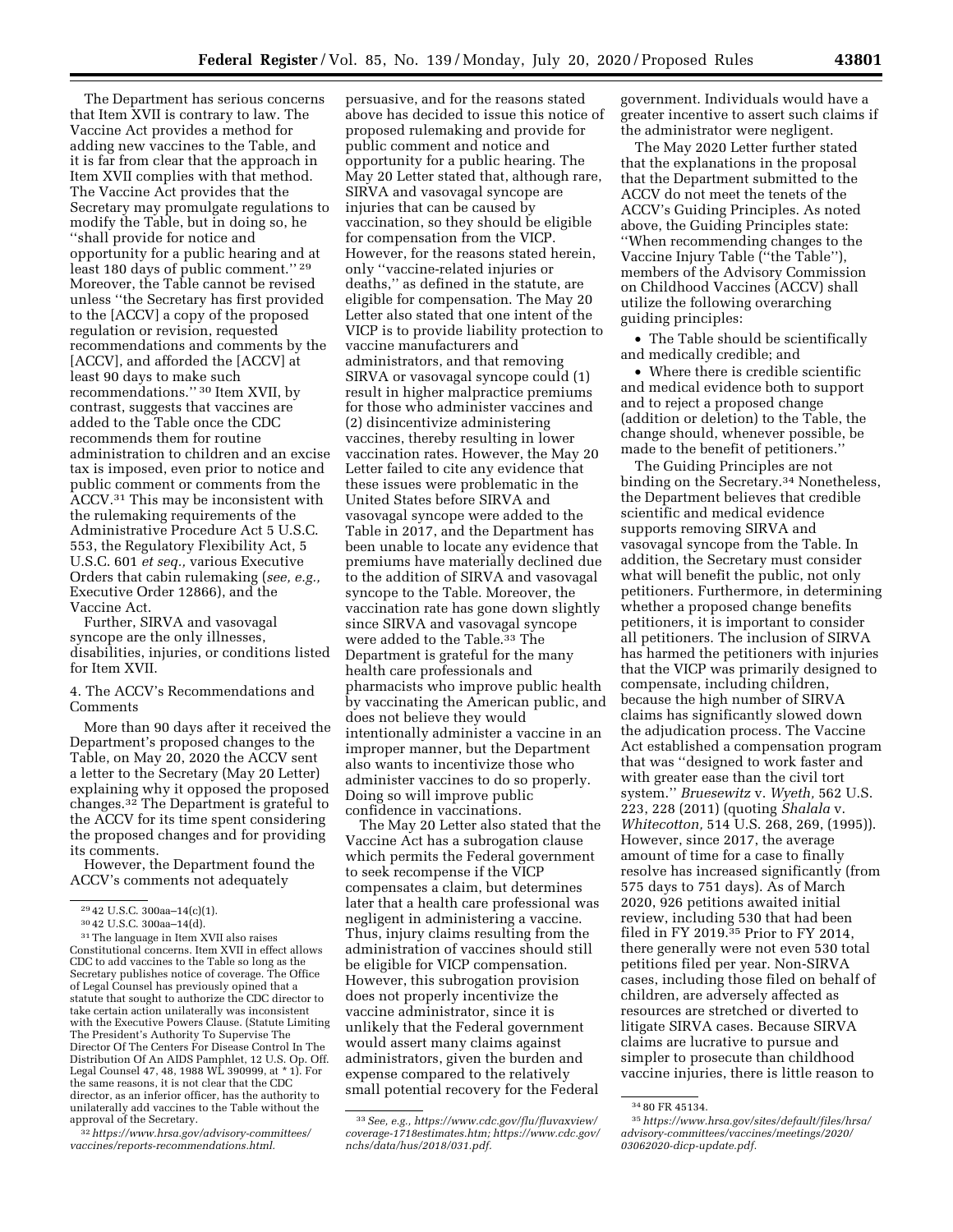believe this is a temporary phenomenon.

The May 20 Letter also stated that since enactment of the Vaccine Act and the inception of the program, claims resulting from the administration of a vaccine have been filed and some have been compensated. The May 20 Letter added that the ACCV was not presented with any new peer-reviewed medical or scientific literature on SIRVA or syncope. Thus, since no new medical and scientific literature has been published about the proposed changes, HHS should not be proposing any changes to the Table. However, the proposal that the Department provided to the ACCV, as well as this notice of proposed rulemaking, includes the findings of additional studies concluded since SIRVA and vasovagal syncope were added to the Table. The Department has also learned from its experience since SIRVA and vasovagal syncope were added to the Table, and believes this experience supports the proposed changes. Additionally, the Department believes the changes are supported by the IOM, which found that (1) ''the injection, and not the contents of the vaccine, contributed to the development of deltoid bursitis'' 36 and (2) ''the injection, and not the contents of the vaccine, contributed to the development of syncope.'' 37 Thus, there was insufficient scientific evidence to support adding SIRVA and vasovagal syncope in the first place, as there was insufficient evidence that either are vaccine-related injuries.

The May 20 Letter added that the Trust Fund has a balance of over \$4 billion, so funds are available to pay valid claims resulting from the administration of vaccines. However, it is the Department's belief that the availability of funds at this moment does not justify their dispersal for claims that are not associated with vaccines or vaccine components. Lastly, the May 20 Letter also recommended that the Secretary support an increase in the number of Special Masters and staffing and funding resources for the VICP in order to reduce the backlog caused by SIRVA claims. It is Congress's decision whether to increase funding and the number of Special Masters. Moreover, any increase in staffing or funding by Congress would only address one of the several issues identified above.

The May 20 Letter did not provide any reasons why it opposed the

Department's proposal to remove Item XVII from the Table.38

One member of the ACCV sent a letter to the Secretary on May 26, 2020. The letter stated that the member was concerned that the large number of SIRVA claims has clogged the VICP, resulting in delayed resolution of claims; the large amount paid annually from the Trust Fund has reinforced vaccine hesitancy among some who incorrectly believe this figure reflects lack of vaccine safety; and the number of awards for SIRVA are in excess of the true number of cases. This member recommended revising the definition of SIRVA so that those with true shoulder injuries are able to recover while reducing the number of ''inappropriate claims.'' The Department believes the concerns expressed in this letter can best be accomplished by removing SIRVA from the Table. If SIRVA is removed from the Table, those with SIRVA injuries would still be able to recover in state court. Removal is preferable to redefining SIRVA, because it better addresses the vaccine hesitancy concern, is more in line with the Vaccine Act and Congressional intent, and incentivizes learning proper administration technique. Indeed, because Vaccine Act proceedings are generally sealed and not made available to the public, vaccine administrators often are left unaware that they used an improper technique.

#### **IV. Statutory Authority**

The primary statutory authority for this rulemaking is 42 U.S.C. 300aa–14. 42 U.S.C. 300aa–14(c)(1) provides that the ''Secretary may promulgate regulations to modify in accordance with paragraph (3) the Vaccine Injury Table. In promulgating such regulations, he shall provide for notice and opportunity for a public hearing and at least 180 days of public comment.'' 42 U.S.C. 300aa $-14(c)(3)$ , in turn, provides: ''A modification of the Vaccine Injury Table under paragraph (1) may add to, or delete from, the list of injuries, disabilities, illnesses, conditions, and deaths for which compensation may be provided or may change the time periods for the first symptom or manifestation of the onset or the significant aggravation of any such

injury, disability, illness, condition, or death.''

### **V. Request for Comment**

HHS and HRSA request comment on all aspects of this proposed rule, including its likely costs and benefits and the impacts that it is likely to have on the public health, as compared to the current requirements under 42 CFR 100.3.

# **VI. Statutory and Regulatory Requirements**

### *A. Executive Orders 12866, 13563, and 13771: Regulatory Planning and Review*

E.O. 12866 and E.O. 13563 direct agencies to assess all costs and benefits of available regulatory alternatives and, if regulation is necessary, to select regulatory approaches that maximize net benefits (including potential economic, environmental, public health and safety effects, distributive impacts, and equity). E.O. 13563 supplements and reaffirms the principles, structures, and definitions governing regulatory review as established in E.O. 12866, which emphasizes the importance of quantifying both costs and benefits, of reducing costs, of harmonizing rules, and of promoting flexibility.

Executive Order 12866 requires that all regulations reflect consideration of alternatives, of costs, of benefits, of incentives, of equity, and of available information. Regulations must meet certain standards, such as avoiding an unnecessary burden. Regulations that are ''significant'' because of cost, adverse effects on the economy, inconsistency with other agency actions, effects on the budget, or novel legal or policy issues require special analysis. The Department anticipates that the proposed rule would save limited compensation funds under the National Vaccine Injury Compensation Program. Specifically, it will reduce the amount of program funds spent on program administration, reduce the amount of funds paid out to those with SIRVA or vasovagal syncope claims, and ensure that funds awarded from the VICP are awarded to individuals whose claims arise from vaccine-related injuries, which is consistent with the original intent of the VICP. Moreover, the Department anticipates that the proposed rule may result in fewer individuals suffering from SIRVA or vasovagal syncope, because it will better incentivize those administering vaccines to use proper injection technique. If those who administer vaccines can be held liable when a patient suffers from SIRVA or vasovagal syncope as a result of the administration

<sup>36</sup> IOM Report at 620.

<sup>37</sup> 80 FR 45137. *See also* IOM Report.

<sup>38</sup>The May 20 Letter also stated that the ACCV wished it could have heard from an HHS official who could provide the evidence and reasoning to support the proposal and to explain and discuss the original basis for the inclusion of SIRVA and vasovagal syncope on the Table. While perhaps an understandable concern, the proposal, which synthesized the views of many within the Department, was the Department's best explanation for why it was proposing the changes to the Table.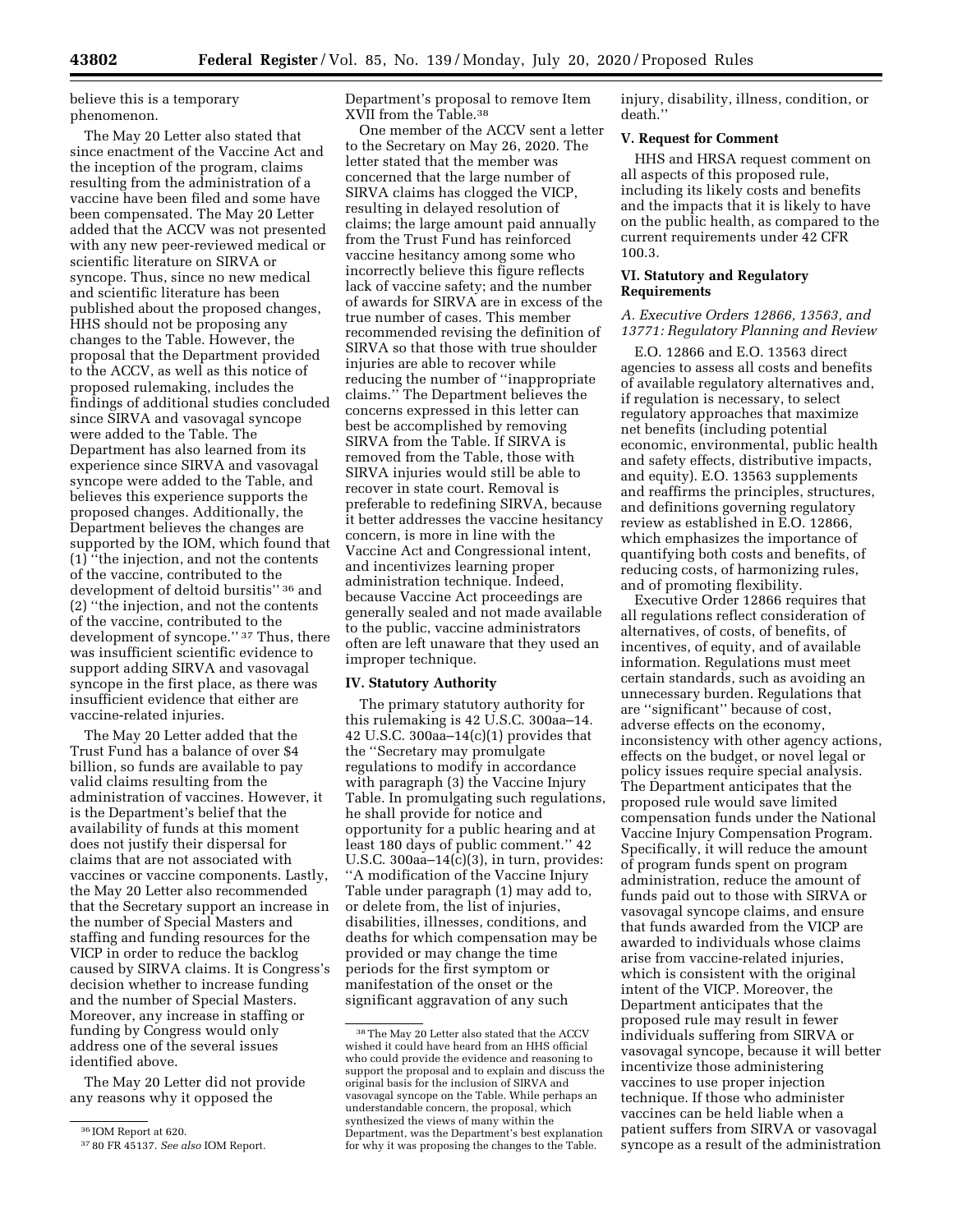of the vaccine, those who administer vaccines will have greater incentive to use proper injection technique. In addition, the proposed rule may also limit the ability of those opposed to vaccinations to cite to the high number of SIRVA awards to misleadingly suggest that vaccines are less safe than they truly are.

The Department considered, as an alternative to this NPRM, issuing a NPRM that would revise the definition of SIRVA so that those with true shoulder injuries were able to recover while reducing the number of less appropriate claims. However, the Department concluded that removing SIRVA from the Table is preferable. If SIRVA is removed from the Table, those with actual SIRVA injuries would still be able to recover in state court. Removal is preferable to redefining SIRVA, because it better addresses the vaccine hesitancy concern, is more in line with the Vaccine Act and Congressional intent, and incentivizes learning and utilizing proper administration technique. Indeed, because Vaccine Act proceedings are generally sealed and not made available to the public, vaccine administrators often are left unaware that they used an improper technique.

The Department also considered, as alternatives to this NPRM, not removing one or more of (1) SIRVA, (2) vasovagal syncope, or (3) Item XVII from the Table. For the reasons discussed herein, the Department rejected these alternatives.

Section 3(f) of Executive Order 12866 defines a ''significant regulatory action'' as an action that is likely to result in a rule (1) having an annual effect on the economy of \$100 million or more in any one year, or adversely or materially affecting a sector of the economy, productivity, competition, jobs, the environment, public health or safety, or state, local or tribal governments or communities (also referred to as ''economically significant''); (2) creating a serious inconsistency or otherwise interfering with an action taken or planned by another agency; (3) materially altering the budgetary impacts of entitlement grants, user fees, or loan programs or the rights and obligations of recipients thereof; or (4) raising novel legal or policy issues arising out of legal mandates, the President's priorities, or the principles set forth in the Executive Order. A regulatory impact analysis bust be prepared for major rules with economically significant effects (\$100 million or more in any one year), and a ''significant'' regulatory action is subject to Office of Management and

Budget (OMB) review. As discussed below regarding the anticipated effects, these proposals are not likely to have economic impacts of \$100 million or more in any one year, and therefore do not meet the definition of ''economically significant'' under Executive Order 12866. OMB has determined, however, that the actions are significant within the meaning of section 3(f)(4) of the Executive Order. Accordingly, this rule has been reviewed by OMB.

#### *B. Economic and Regulatory Impact*

In accordance with the Regulatory Flexibility Act of 1980 (RFA), and the Small Business Regulatory Enforcement Act of 1996, which amended the RFA, the Secretary certifies that this rule will not have a significant impact on a substantial number of small entities. Between FY 2017 and FY 2019, the VICP on average paid out \$30,893,481.90 per year to petitioners alleging SIRVA claims. The VICP on average paid out \$124,489.56 per year to petitioners alleging vasovagal syncope claims. If this proposed rule went into effect, the Department anticipates that small entities would not actually pay these amounts, because fewer SIRVA and vasovagal syncope claims would be filed if petitioners had to prove causation. In addition, vaccines are often administered by non-small entities, so even if total amounts paid approximated the amounts paid on average between FY 2017 and FY 2019, claims against small entities would be less. Should this rule be finalized as proposed, it is the Department's belief that should the amounts paid equal the amounts annually paid out of the VICP between FY 2017 and FY 2019, and such claims were paid in full by small entities, these amounts would not constitute a significant impact on a substantial number of small entities for purposes of the RFA.

Section 202 of the Unfunded Mandates Reform Act of 1995 (Unfunded Mandates Act) (2 U.S.C. 1532) requires that covered agencies prepare a budgetary impact statement before promulgating a rule that includes any Federal mandate that may result in the expenditure by State, local, and tribal governments, in the aggregate, or by the private sector, of \$100 million in 1995 dollars, updated annually for inflation. Currently, that threshold is approximately \$154 million. If a budgetary impact statement is required, section 205 of the Unfunded Mandates Act also requires covered agencies to identify and consider a reasonable number of regulatory alternatives before promulgating a rule. The Department

has determined that this proposed rule will not result in expenditures by State, local, and tribal governments, or by the private sector, of \$154 million or more in any one year. Accordingly, the Department has not prepared a budgetary impact statement or specifically addressed the regulatory alternatives considered.

The provisions of this rule will also not negatively affect family well-being or the following family elements: Family safety; family stability; marital commitment; parental rights in the education, nurture and supervision of their children; family functioning; disposable income or poverty; or the behavior and personal responsibility of youth, as determined under section 654(c) of the Treasury and General Government Appropriations Act of 1999.

On January 30, 2017, the White House issued Executive Order 13771 on Reducing Regulation and Controlling Regulatory Costs. Section 2(a) of Executive Order 13771 requires an agency, unless prohibited by law, to identify at least two existing regulations to be repealed when the agency publicly proposes for notice and comment or otherwise promulgates a new regulation. In furtherance of this requirement, section 2(c) of Executive Order 13771 requires that the new incremental costs associated with new regulations shall, to the extent permitted by law, be offset by the elimination of existing costs associated with at least two prior regulations. This proposed rule would partially repeal prior regulations and is not expected to increase incremental costs, so it is not anticipated to be a regulatory or deregulatory action under Executive Order 13771. Public comments will inform the ultimate designation of this rule.

As stated above, this proposed rule would modify the Vaccine Injury Table to ensure that the Table complies with applicable law, the Table is consistent with medical and scientific literature, those administering vaccines have additional incentive to use proper injection technique, and the VICP has sufficient funds to adequately compensate those injured by vaccines listed in the Table.

#### Summary of Impacts

This proposed rule will have the effect of removing injuries from the Table that are not encompassed by the provisions of the Vaccine Act and that are reducing the pool of funds available to those injured by vaccines or vaccine components. It will therefore align the Table with the Department's understanding of Congress' intent and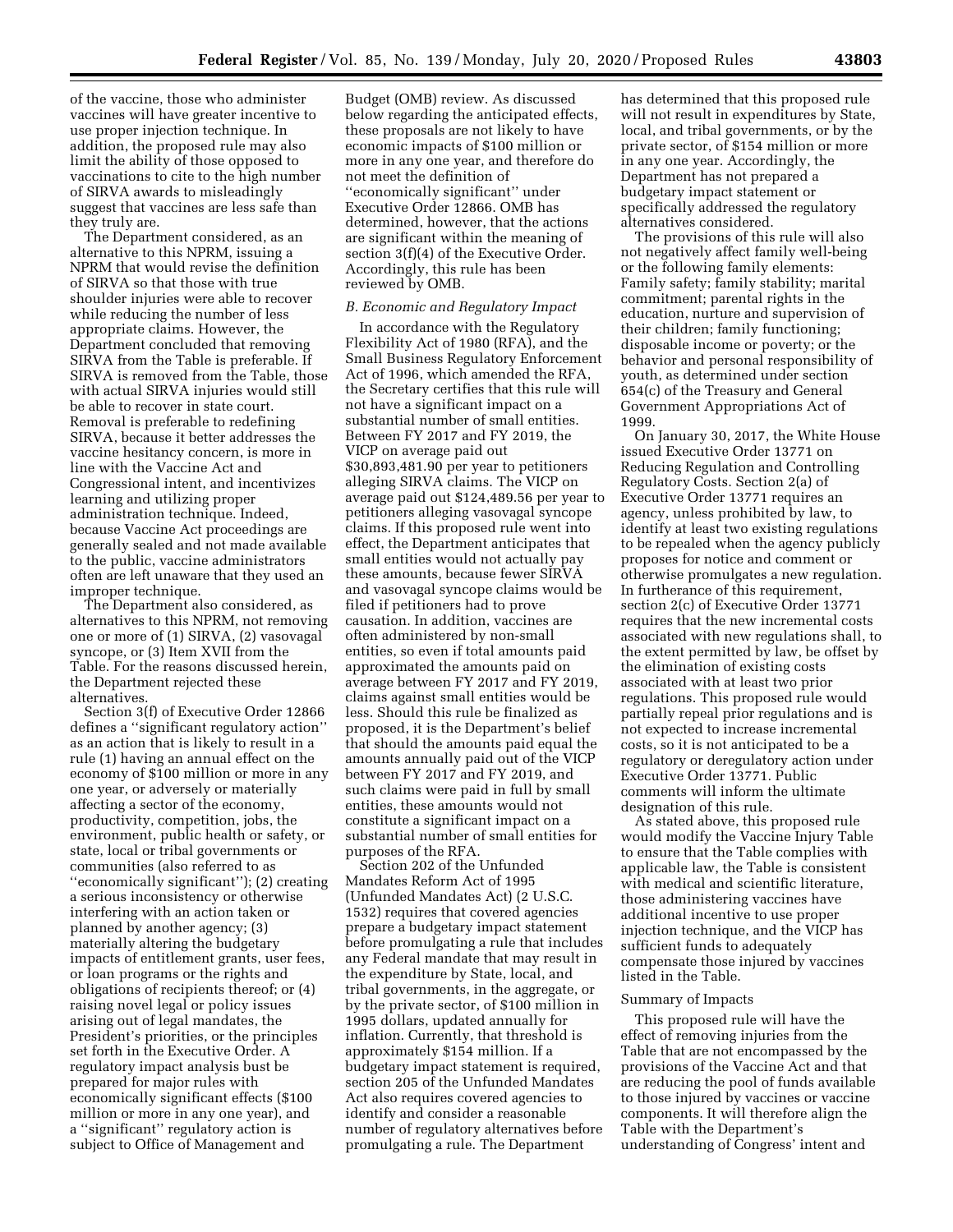public policy in favor of compensating those harmed by injuries associated with the vaccine or vaccine components, and particularly children who have suffered such harm. The rule will also have the effect of ensuring that the limited compensation resources available under the National Vaccine Injury Compensation Program are provided to those with vaccine-related injuries or deaths. In addition, because of the large volume of SIRVA claims, removing SIRVA from the Table will reduce the amount of program funds spent on program administration and ensure that funds awarded from the VICP are awarded to individuals whose claims arise from vaccine-related injuries, which is consistent with the Department's interpretation of the

original intent of the VICP. The rule will also better incentivize those who administer vaccines to use proper injection technique. It may also help correct misleading and erroneous suggestions that vaccines are not safe. Because COVID–19 and a potential COVID–19 vaccine are not currently on the Table, the Department does not believe this rule would have an impact on patients with COVID–19 or a COVID–19 vaccine. However, HHS requests public comment on this determination.

Moreover, the rule is unlikely to unduly burden the civil tort system. The Department conducted a search in the WestLaw legal database for cases in state court that contained both the terms ''SIRVA'' and ''vaccine,'' and found only 20 hits, at least two of which were cases involving an entity named SIRVA and not the injury.39 It is possible that some additional cases were filed in federal district court. Nonetheless, the Department believes based on this data that any additional burden on the civil tort system, which would be dispersed

across States and not concentrated in any one or few States, from removing SIRVA and vasovagal syncope from the Table and reverting to the status quo as of January 2017 will be minimal.

### *A. Executive Order 13132—Federalism*

HHS has reviewed this proposed rule in accordance with E.O. 13132 regarding federalism and has determined that it does not have ''federalism implications.'' This proposed rule would not ''have substantial direct effects on the States, or on the relationship between the national government and the States, or on the distribution of power and responsibilities among the various levels of government.''

#### *B. Collection of Information*

The Paperwork Reduction Act of 1995 (44 U.S.C. 3507(d)) (PRA) requires that OMB approve all collections of information by a federal agency from the public before they can be implemented. This proposed rule is projected to have no impact on current reporting and recordkeeping burden, as the amendments proposed in this rule will not impose any data collection requirements under the PRA.

### **List of Subjects in 42 CFR Part 100**

Biologics, Health insurance, Immunization.

Dated: June 22, 2020.

### **Thomas J. Engels,**

*Administrator, Health Resources and Services Administration.* 

Approved: July 9, 2020.

#### **Alex M. Azar II,**

*Secretary, Department of Health and Human Services.* 

TABLE 1 TO § 100.3(a)—VACCINE INJURY TABLE

Accordingly, 42 CFR part 100 is proposed to be amended as set forth below:

## **PART 100—VACCINE INJURY COMPENSATION**

■ 1. The authority citation for 42 CFR part 100 continues to read as follows:

**Authority:** Secs. 312 and 313 of Public Law 99–660 (42 U.S.C. 300aa–1 note); 42 U.S.C. 300aa–10 to 300aa–34; 26 U.S.C. 4132(a); and sec. 13632(a)(3) of Public Law 103–66.

■ 2. In § 100.3, revise paragraph (a) and remove paragraphs  $(c)(10)$  and  $(13)$  and (e)(8).

The revision reads as follows:

#### **§ 100.3 Vaccine injury table.**

(a) In accordance with section 312(b) of the National Childhood Vaccine Injury Act of 1986, title III of Public Law 99–660, 100 Stat. 3779 (42 U.S.C. 300aa–1 note) and section 2114(c) of the Public Health Service Act, as amended (PHS Act) (42 U.S.C. 300aa–14(c)), the following is a table of vaccines, the injuries, disabilities, illnesses, conditions, and deaths resulting from the administration of such vaccines, and the time period in which the first symptom or manifestation of onset or of the significant aggravation of such injuries, disabilities, illnesses, conditions, and deaths is to occur after vaccine administration for purposes of receiving compensation under the Program. Paragraph (b) of this section sets forth additional provisions that are not separately listed in this Table but that constitute part of it. Paragraph (c) of this section sets forth the Qualifications and Aids to Interpretation for the terms used in the Table. Conditions and injuries that do not meet the terms of the Qualifications and Aids to Interpretation are not within the Table. Paragraph (d) of this section sets forth a glossary of terms used in paragraph (c).

| Vaccine                                                                                                                                                                           | Illness, disability, injury or condition covered                 | Time period for first symptom or manifestation<br>of onset or of significant aggravation after<br>vaccine administration |
|-----------------------------------------------------------------------------------------------------------------------------------------------------------------------------------|------------------------------------------------------------------|--------------------------------------------------------------------------------------------------------------------------|
| I. Vaccines containing tetanus toxoid (e.g.,<br>DTaP, DTP, DT, Td, or TT).                                                                                                        |                                                                  | $\leq$ 4 hours.<br>2–28 days (not less than 2 days and not more<br>than 28 days).                                        |
| II. Vaccines containing whole cell pertussis bac-<br>teria, extracted or partial cell pertussis bac-<br>teria, or specific pertussis antigen(s) (e.g.,<br>DTP, DTaP, P, DTP-Hib). |                                                                  | $\leq$ 4 hours.<br>$\leq 72$ hours.                                                                                      |
| III. Vaccines containing measles, mumps, and<br>rubella virus or any of its components (e.g.,<br>MMR. MM. MMRV).                                                                  | B. Encephalopathy or encephalitis                                | $\leq$ 4 hours.<br>5–15 days (not less than 5 days and not more<br>than 15 days).                                        |
| <sup>39</sup> https://1.next.westlaw.com/Search/                                                                                                                                  | $1733a44933a7bf4372d\mathcal{F}startIndex=1\mathcal{F}searchId=$ | $Search=False\&the saurus Terms$                                                                                         |

39*https://1.next.westlaw.com/Search/*

*Results.html?query=%22sirva*

*ALLSTATES&saveJuris=False&contentType=*

*CASE&querySubmissionGuid=i0ad6ad3f00000*

*<sup>%22%20%26%20%22</sup>vaccine%22&jurisdiction=*

*i0ad6ad3f000001733a44933a7bf4372d& kmSearchIdRequested=False&simpleSearch=False& isAdvancedSearchTemplatePage=False&skipSpell Check=False&isTrDiscoverSearch=False&thesaurus*

*Search=False&thesaurusTerms Applied=False&ancillaryChargesAccepted= False&proviewEligible=False&eventing TypeOfSearch=FRM&transitionType= Search&contextData=%28sc.Search%29.*